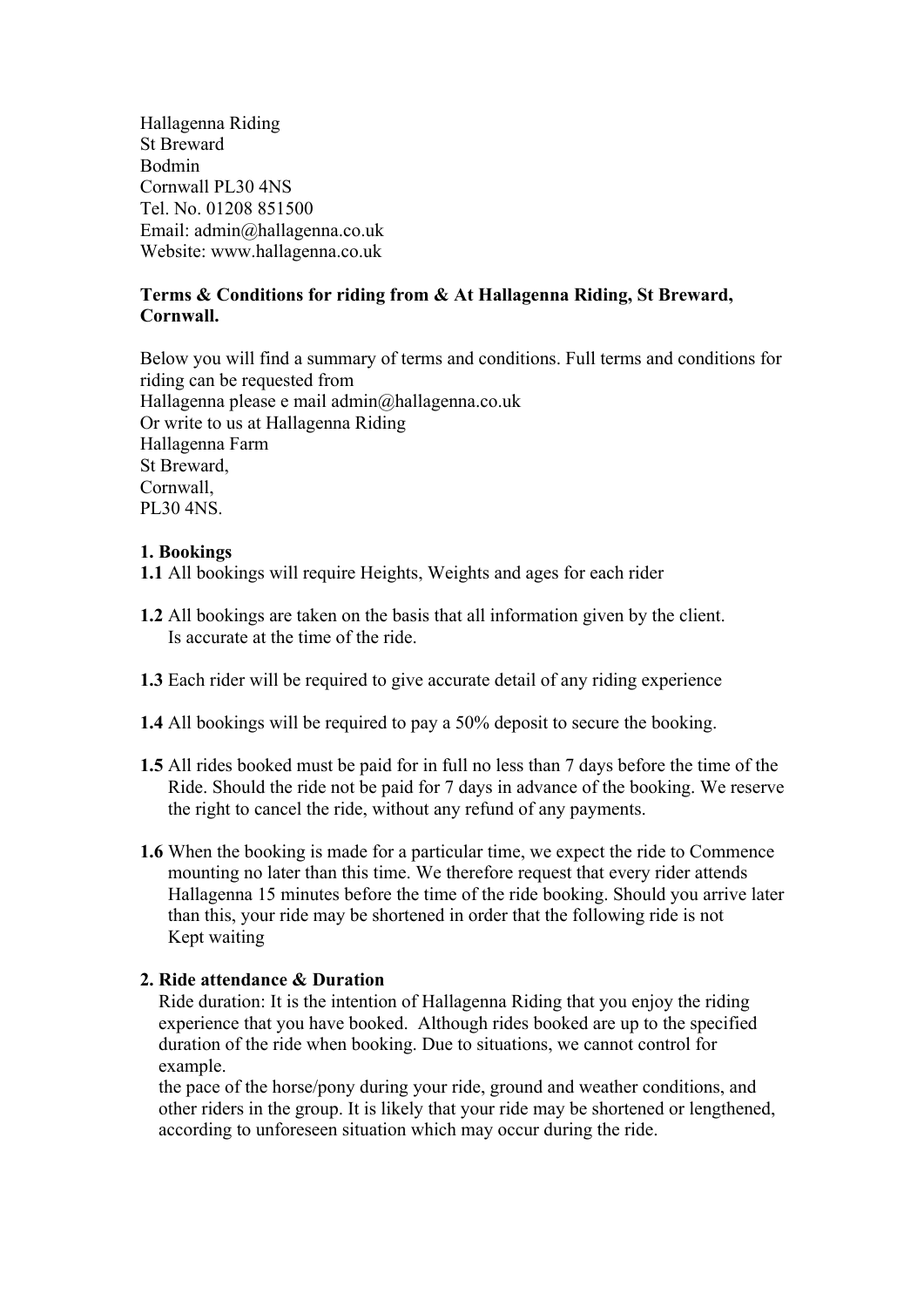## **3. Cancellations:**

- **3.1** Hallagenna Riding reserves the right to cancel rides at any time.
- **3.2** If Hallagenna has to cancel a ride before it commences due to reasons which are unforeseen. I.e. (Adverse weather conditions, Health and safety issues etc.) We will offer all riders a replacement ride or a voucher for riding. Should the riders be unable to change the ride time a full Refund may be considered subject to our administration charges. Except in circumstances where false rider information has been given or riders have not complied with our terms and conditions.
- **3.3** Should a client wish to cancel or change a booking. A minimum of 48 hours notice must be given. If less than 48 hours' notice is given your deposit may be retained by Hallagenna Riding.
- **3.4** Cancellations will not be refunded due to weather conditions unless Hallagenna Riding considers that the conditions are unsafe to take riders out.
- **3.5** Cancellations due to illness which are requested less than 48 hours before the time of the ride will require a doctor's letter to entitle the rider to a refund.
- **3.6** Once a ride commences. Refunds cannot be given.
- **3.7** All Cancellations and booking which are changed to a different time will incur an admin Charge of £5 per rider. This fee is to cover the administration involved in the cancelling and re booking process. Unless Hallagenna Riding agree not to charge this fee.
- **3.8** Customers who cancel a ride which is then re-booked can request that any administration charge made, be discounted from the ride if re booked within 30 days of the cancelled ride.
- **3.9** Cancellation administration fees will be charged at a rate of £5 per rider per 30 minutes of the ride booked.
- **3.9a** No refunds will be given for Cancellations which are made less than 48 hours advance of the Ride booking. Unless we at Hallagenna consider their to be a valid reason. (Proof may be requested)